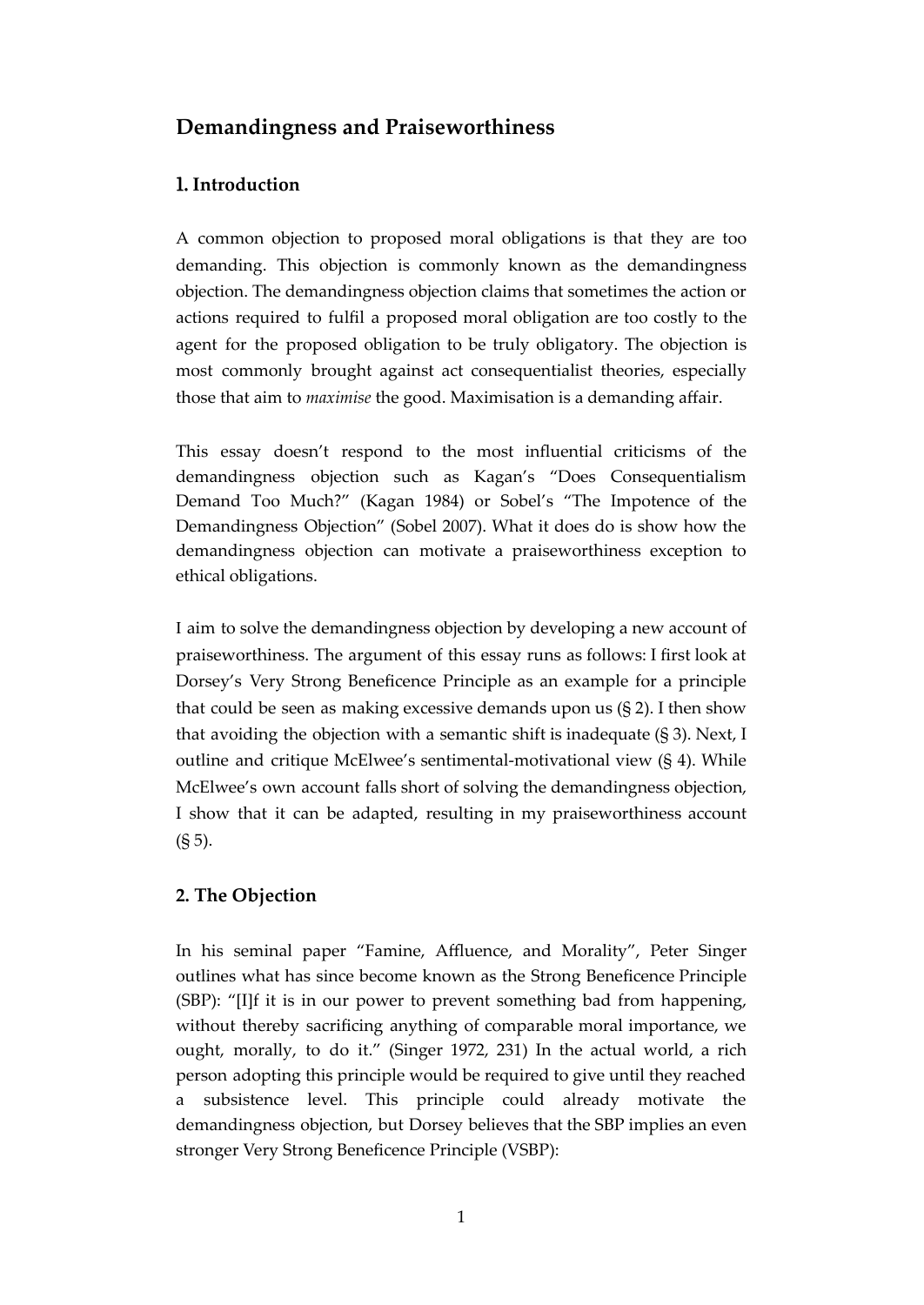Persons of affluent means ought to give away those means to those who might fail basic human subsistence until the point at which either a) no good can be done by doing so (i.e., the trade-off is not efficient regarding total subsistence), or b) giving more would require them to violate an independent moral principle. (Dorsey 2007, 145)

This version of the principle requires the greatest sacrifice as our obligations do not cease after we go below the level of basic human subsistence ourselves. I will assume there are no independent moral principles which may alleviate some of the demandingness (e.g. a requirement that we are required to prioritise the human subsistence of those close to us.) I will also assume – as Dorsey does – that we live in a world where giving to a point below subsistence would help more than maintaining a subsistence level and continuing to give away income. This may not be the case, but it is the case in a close possible world.

Such a demanding moral obligation, whether or not this is a fair interpretation of Singer's principle, gives us the strongest motivation for the demandingness objections. By requiring such sacrifice for strangers, it is perhaps as demanding as a semi-plausible theory might be.

The demandingness objection can be formulated as follows:

*A proposed obligation requiring an agent take action A does not impose ethical demands upon the agent if taking action A is too costly to the agent.*

The VSBP is incredibly costly so we can understand why someone might not follow it simply due to its cost. In fact, I'm not sure there's anyone in the world who fulfils the VSBP and very few people even fulfil the less costly SBP despite it having many advocates, due largely to the costs they both impose upon the agent. It seems more than reasonable for someone to not want to impose such large costs upon themselves. It would be martyrdom, sacrificing so much of one's own wellbeing for others. The question is whether this is relevant to the moral facts.

The demandingness objection also seems to lead to a second-order demandingness objection:

*A proposed obligation is implausible if means very few or even no people meet the obligation, such that very few or even no people are good and the mast majority or even all people are bad.*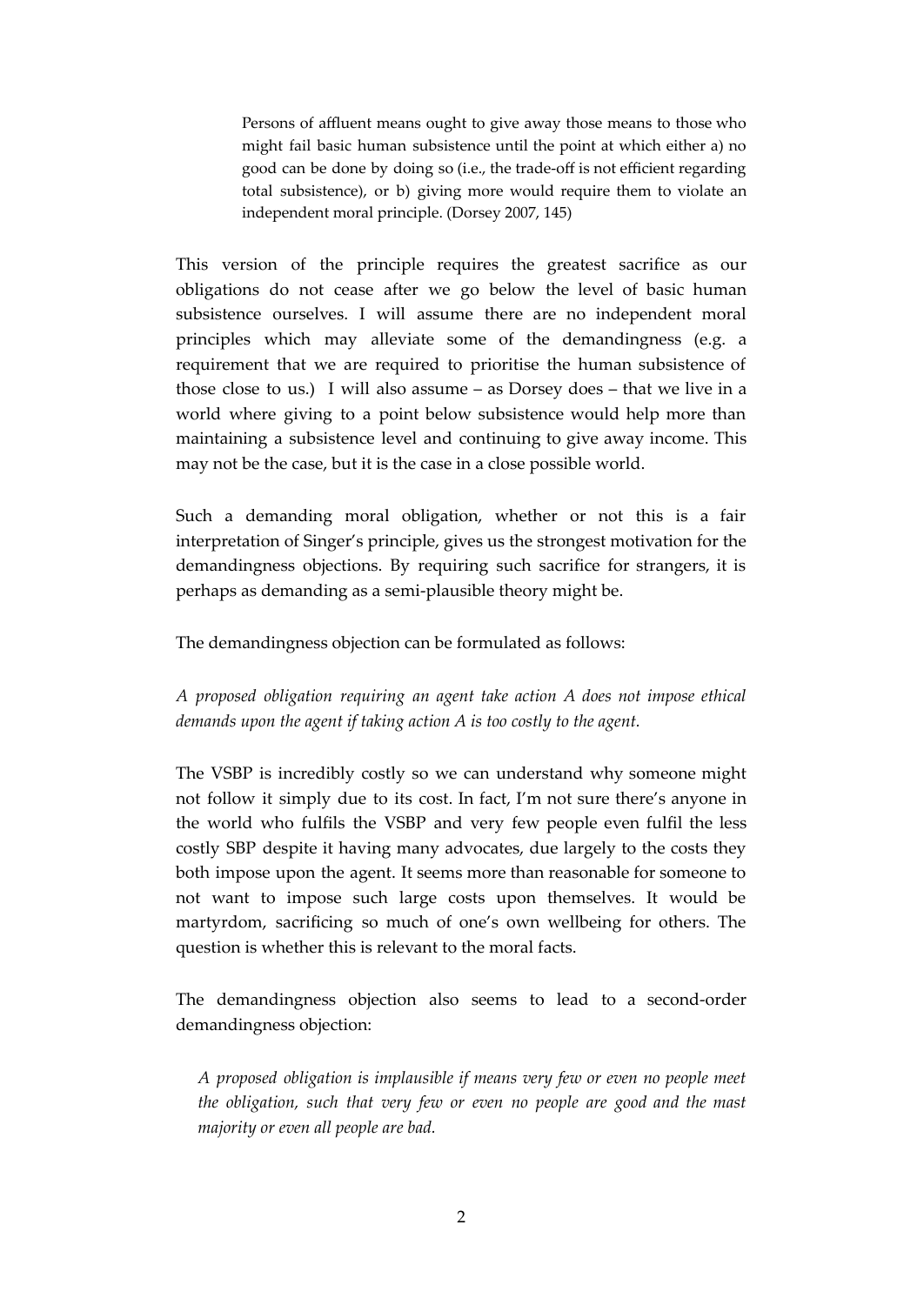It's implausible to claim that we can't call normal people good because they don't always or even often fulfil an incredibly demanding ethical principle. A plausible account must have room for calling ordinary people good.

So, what is the upshot if the demandingness objection holds? The extreme view would be to take it as a reductio ad absurdum for any overly demanding ethic. One might say, "The VSBP cannot be true as it places too great a burden on the agent to fulfil." Someone who accepted this view would have to find an amount of demandingness they see as acceptable or risk falling into defending the rich's "right to gourmet dinners" (Shue 1988, 689), which Shue called "Yuppie Ethics". The task then, would be to find a theory which isn't overly demanding while avoiding falling into yuppie ethics.

### **3. Not a matter of semantics**

### **3.1 Motivating the semantic solution**

It may be said that the demandingness objection is largely motivated by the objector's desire to see the actions of themselves and those they admire as morally right. As demanding principles like VSBP are met by very few or even no actual actions, we are left unable to claim that anyone meets their obligations on these theories. This makes it difficult to call these actions right.

Perhaps even more critically, we want to be able to say that people who fail to entirely meet their obligations are good, but this appears like it may be an issue of semantics rather than a true philosophical problem. We can treat both of these motivations for demandingness objections as semantic issues by relativising claims about what is and isn't a right action and who is or isn't a good person.

The desire to be able to speak this way seems irrelevant to the facts of the matter. My desire to see myself as a good student doesn't extend my essay deadlines. We might claim that this just shows a lack of moral fibre and people should simply meet their obligations if they want to be called "good", it shouldn't be easy to be good. This may have some truth, but a suspicious motivation does not mean that the objection is misplaced. We do think and talk this way in actuality and a plausible theory should accommodate this talk. It's still implausible to claim that anyone falling short of VSBP is bad.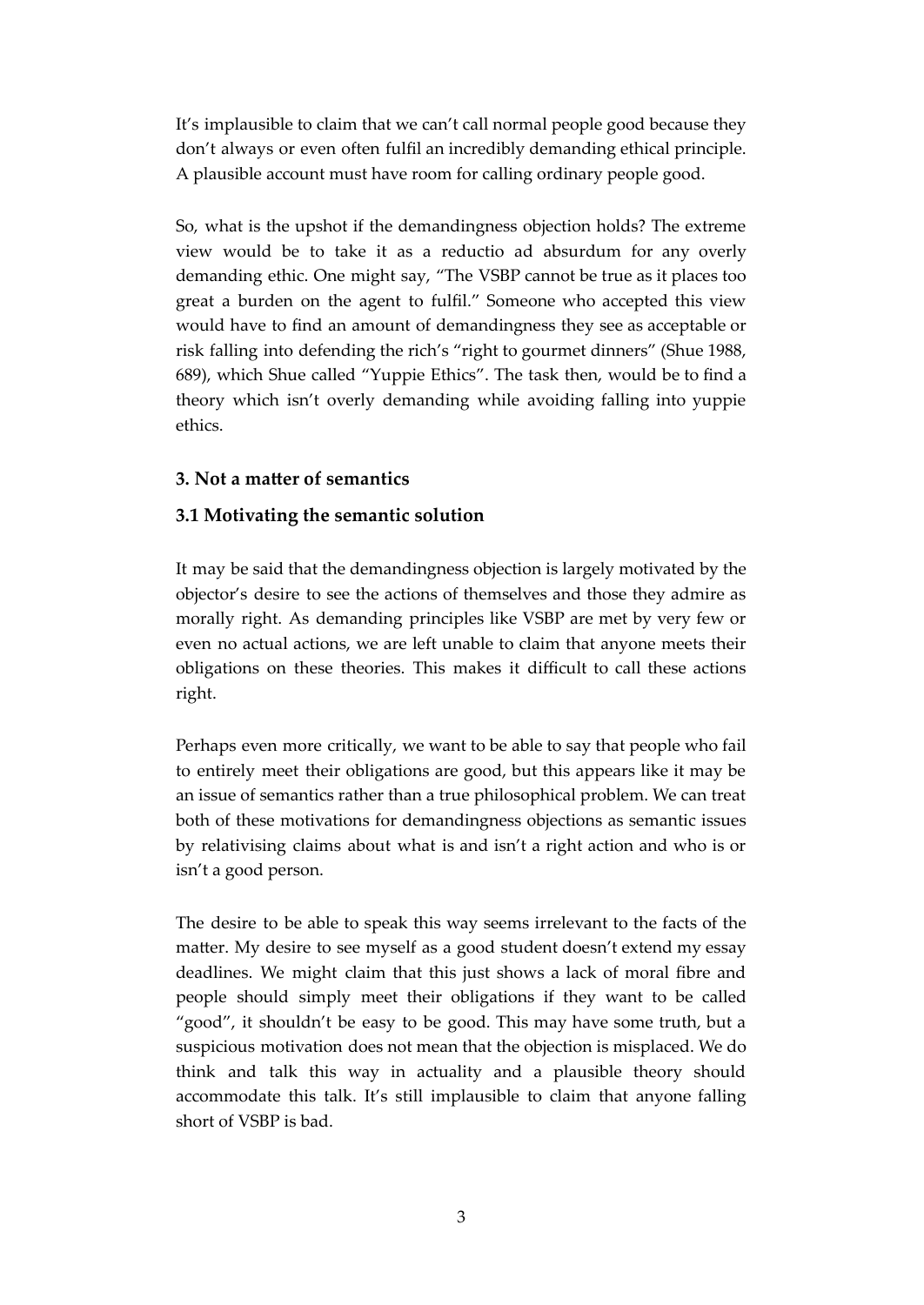### **3.2 The semantic solution and action**

We might naively judge an individual's actions by how close they are to meeting their ethical obligations and being right. There is only one right action but there are many degrees of wrong action. On a consequentialist account, these degrees are determined how many fewer good and/or more bad consequences are created than by the best action.

However, there may be a way of satisfying the objection without making any compromises to our moral obligations. I shall call this the "semantic solution". We accept that the only right action is that which lines up with VSBP. To take any other action is wrong. We don't want to dilute right action so that it becomes a matter of degree. Actions must be objectively right or wrong. Then, we appeal to the concept of greater and lesser evil. Actions can fail to meet ethical principles dramatically or by a great margin.

Imagine someone who is about to take an action. Action *A* gives away all their assets to an effective charity, bringing them below subsistence level, meeting VSBP. *A* is the right thing to do. Action *B* is giving until they cannot give any more, meeting SBP but not VSBP. *B* is the wrong thing to do. Action *C* going and getting themselves a sandwich, a morally irrelevant act (or at least one without important moral consequences.) *C* is also doing the wrong thing. However, *C* is also more wrong than *B*. Similarly, action *D* of going and committing a murder is something wrong which is even more wrong than *C*. <sup>1</sup> This property of being more wrong can be called "worse" and the property of being less wrong, "better".

From this we can then pick a (somewhat arbitrary) point to call an action "right" even though it isn't right. A "right action" is wrong as it is not the right action, but it passes a somewhat arbitrary point where it becomes "right" but not right. This would plausibly be where it is significantly closer to the right action than the mean of all possible actions.<sup>2</sup>

The theory must also be sensitive to context. When we compare actions across individuals, we must also consider the options available to them. The right action is the best action available to someone. There are situations where the right action is not especially beneficent. Someone below subsistence level's right action may simply be to work to keep them and their family alive. This won't have nearly as good consequences as the

 $1$ I don't intend to make a distinction between causing and allowing harm here.

<sup>&</sup>lt;sup>2</sup> In the top 20% of possible actions perhaps.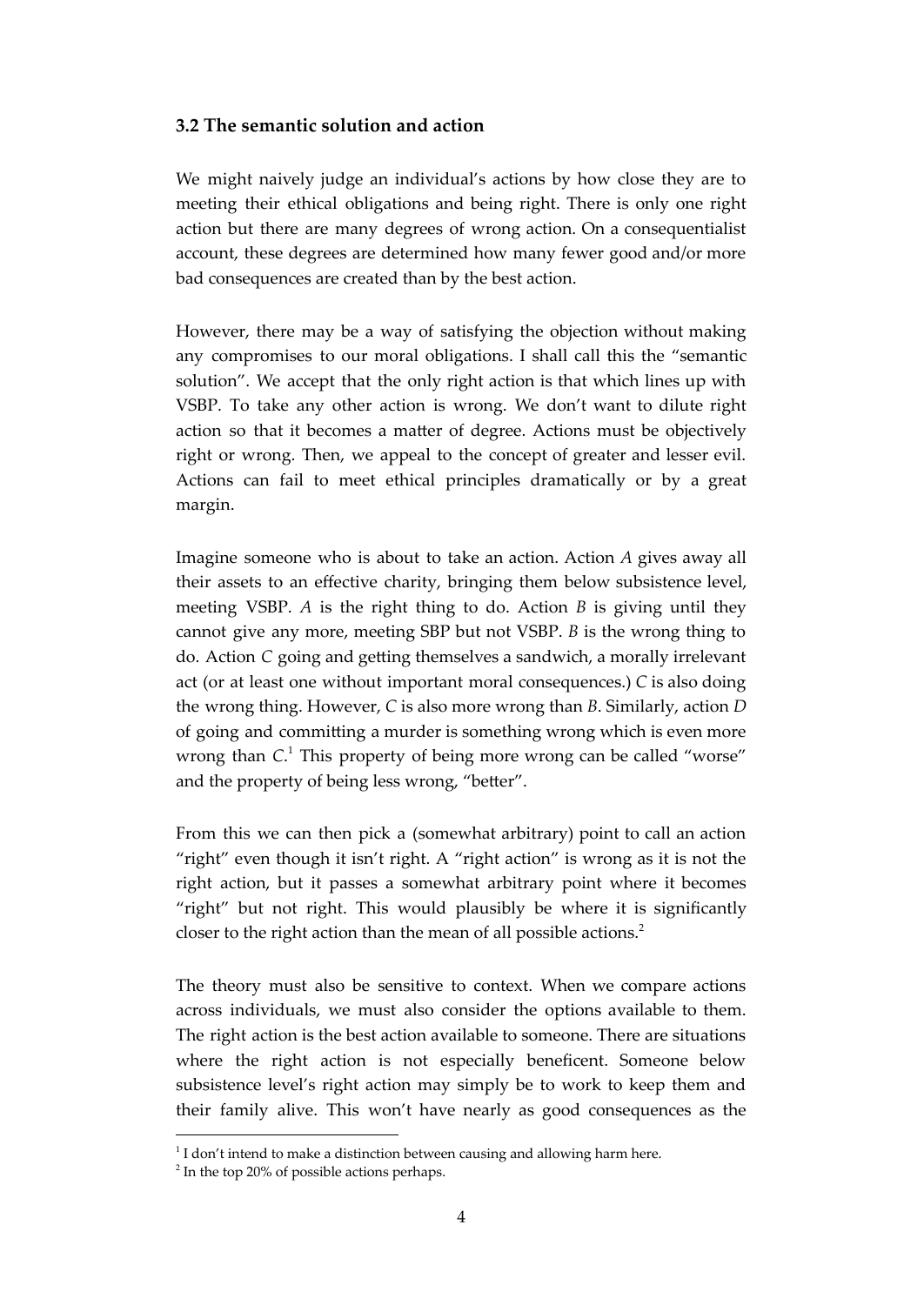billionaire who gives away a small percentage of their wealth to charity, but the billionaire acts wrongly. The billionaire is acting better than if they gave nothing, but their action is still wrong.

## **3.2 The semantic solution and the second-order demandingness objection**

A naïve view of what makes a good person is that they simply be someone who meets their moral obligations. This view makes the problem of the second-order demandingness objection clear as the most demanding principles have little to no successful adherents. According to VSBP there are likely very few people who've even met their moral obligations once. Believers in these principles who want a plausible account of what makes a good person must take a different view.

We can instead take an average of the rightness of all actions which someone has performed to evaluate their goodness. On this understanding, while the person who follows SBP and the serial killer are both worse than follower of VSBP, we can still happily say that the person following SBP is far better than the serial killer. We can even call the follower of SBP "good" and the serial killer "bad" as the SBP follower's actions are on average far closer to right action than the killer's. This point where someone becomes good doesn't need to be precise. It's a somewhat arbitrary call, what are objective are claims about people being better or worse than one another by comparing their actions.

We must be even more sensitive to context when judging persons. When we return to the person below subsistence level and the billionaire, we find that at most points of time the billionaire has access to far more actions and many of these have very good consequences. We judge individual actions by how close they are to the right action. So similarly, we judge the person by how close their actions are to the right actions available to them.<sup>3</sup> The better the actions one takes from those available to them, the better the person.

This is obviously a very awkward way of talking about whether someone is ultimately good or bad. I don't think adoption of this theory should overrule common language when we call someone or some act good or

<sup>&</sup>lt;sup>3</sup> The billionaire also has access to far worse actions with all their resources. We may be tempted to claim that billionaires must be judged by against the mean of the best and worst actions available to them, but I worry that this falls into yuppie ethics as too low a bar is set for the billionaire.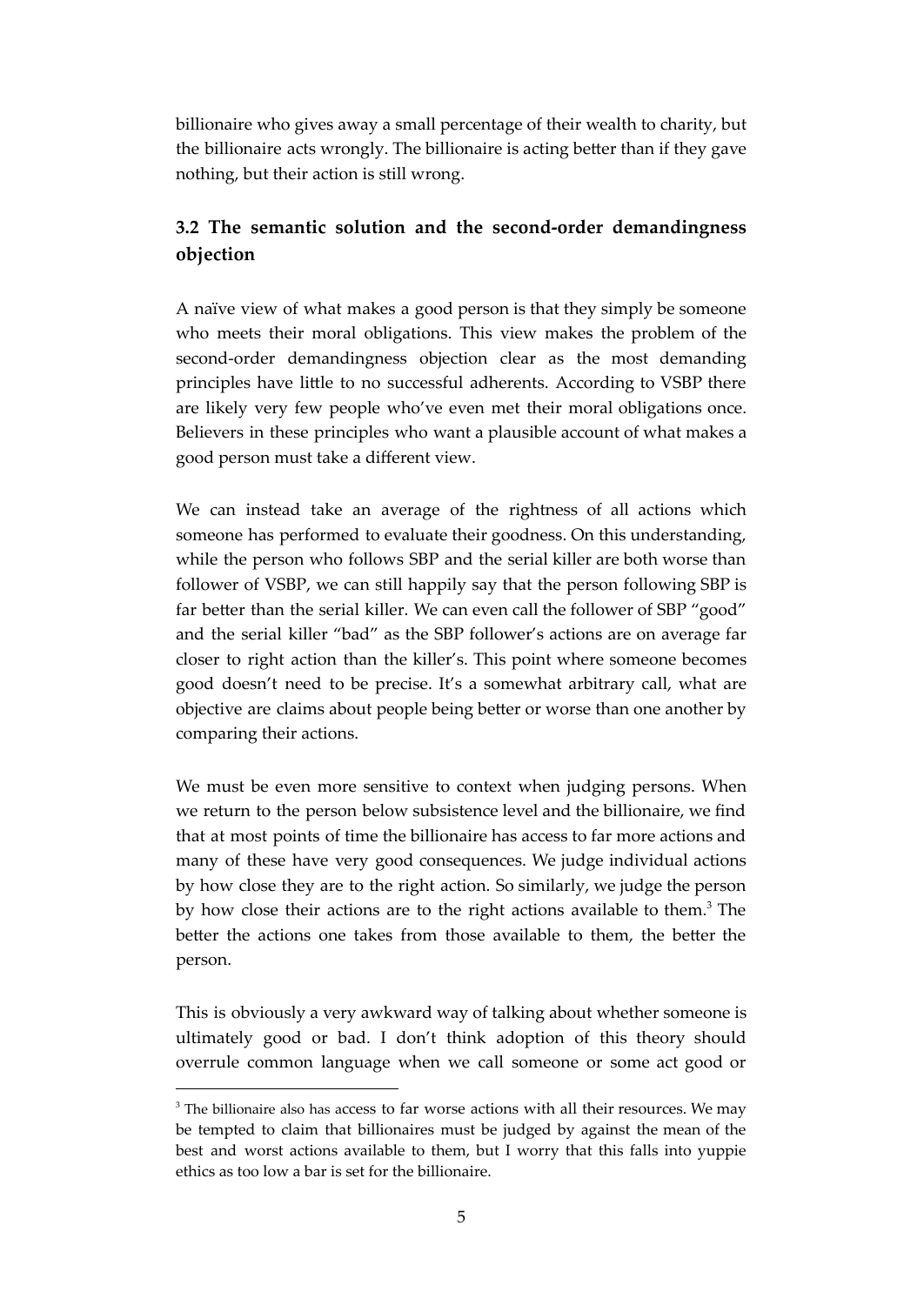bad. What this clunky way of speaking about the morality of people and their actions does, is allow us to be very precise when we need to be. It also illustrates that any action short of VSBP is objectively bad as we have failed to meet our moral obligations, but we are still able to distinguish between degrees of bad. We can then call those things that are less bad colloquially "good" without believing that they are actually good.

## **3.3 Summing up the Semantic Solution**

Ethical demands don't have to be strong. First, there may be other non-ethical normative demands that we have to consider which conflict with our moral obligations. For instance, there may be epistemological obligations or even a duty of rational self-interest conflicting with moral obligations. Second, even if there aren't this incredibly demanding ethic of VSBP might not be putting a metaphorical gun to your head. There may be no actual consequences to not meeting it, making it simply an evaluative tool.

Ultimately, the semantic solution suffers only minor problems from its clunkiness and it does have some small appeal in allowing us to speak about good and evil, right and wrong without substantive changes. However, this debunking approach fails to grapple with the entirety of the demandingness objection. There is still the highly implausible claim that we are morally obligated to follow a demanding ethical principle like VSBP despite the likelihood being that no one has ever successfully followed VSBP for even a month.

### **4. McElwee's sentimental-motivational view**

McElwee claims that any plausible response to the demandingness objection must start by acknowledging that "costs to the agent are *self-imposed* while costs to patients are not." (2017, 97) The best responses will "appeal to appropriate responses in our reactive attitudes—of blame and guilt—to the level of altruism and self-sacrifice an agent displays." (2017, 97) We don't blame an individual for simply acting morally suboptimally, blame is reserved for "cases of harming and cases of free-riding or non-cooperation." (2017, 98) We must also not take our initial reactions as privileged, rather, we should privilege the blame feelings we have for an action after reflection upon it.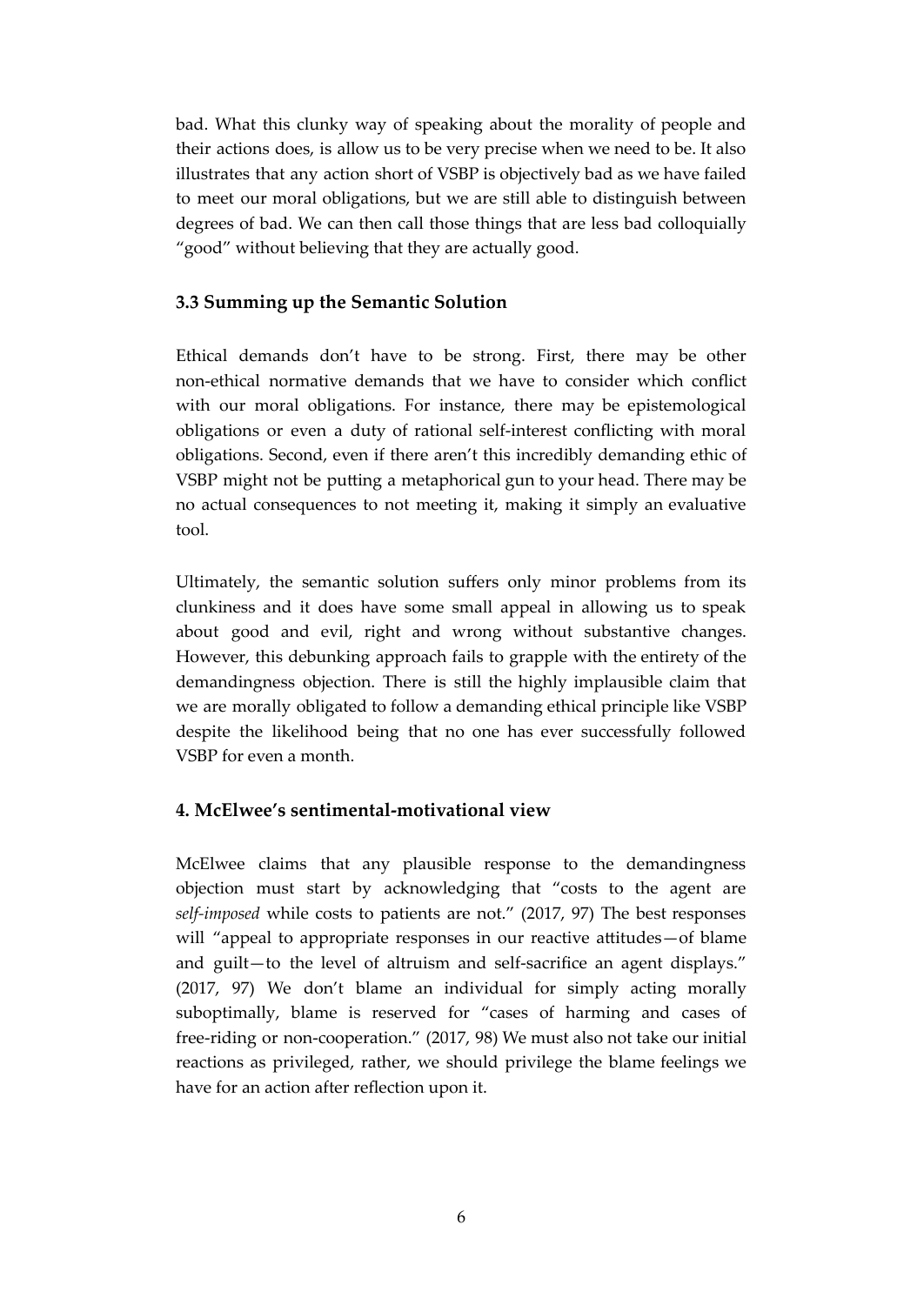McElwee ends up specifying the required beneficence for avoiding blameworthiness as follows: 4

[I]t is sufficient for avoiding blameworthiness that one makes significant sacrifices for the sake of promoting the good of others (by way of beneficent behaviour towards the distant poor, for example) which nonetheless fall short of the best that one could do. (2017, 104)

According to McElwee this would also be the extent of our moral duty, let's call it the Weak Beneficence Principle (WBP). It would be unfair to call this "Yuppie Ethics" as it still demands significant sacrifices for others' good. We can still claim that the best thing to do is adhering to VSBP, but it has been divorced from obligation, the right thing to do is just any action which meets WBP.

Working within a consequentialist framework, this theory divorces duty from a cost-benefit analysis. For example, we might imagine a variant of the classic thought experiment deployed against consequentialism of the doctor with 5 dying patients who need organ transplants and one healthy individual being morally required to kill the healthy individual and transplant their organs. In this variant the doctor asks the healthy individual for their consent in this course of action. It seems overly harsh to place any blame on the healthy patient for not sacrificing their own life. It requires too much self-sacrifice. It would be the best action, but it is not the only right action and therefore isn't obligatory.

Now imagine that only the doctor themselves is dying and the doctor will go on to save four people over their life. It doesn't seem harsh to blame the doctor if they harvested the healthy patient's organs without consent. The act harms another and seems selfish even if the consequences are good. We seem to weigh harm as more blameworthy than simple inaction.

So, the patient has no obligations either way, as neither action would be blameworthy. However, we may still acknowledge that sacrificing themselves would have better consequences and therefore be the best action. The doctor, on the other hand, has an obligation not to harvest the organs, as this would be blameworthy.

However, as McElwee acknowledges and accepts, this leaves moral obligations at the mercy of the changing and arguably arbitrary category of

<sup>&</sup>lt;sup>4</sup> There are of course other attempts to accept the demandingness objection and amend consequentialist theories such as Murphy (1993) and Scheffler (1994).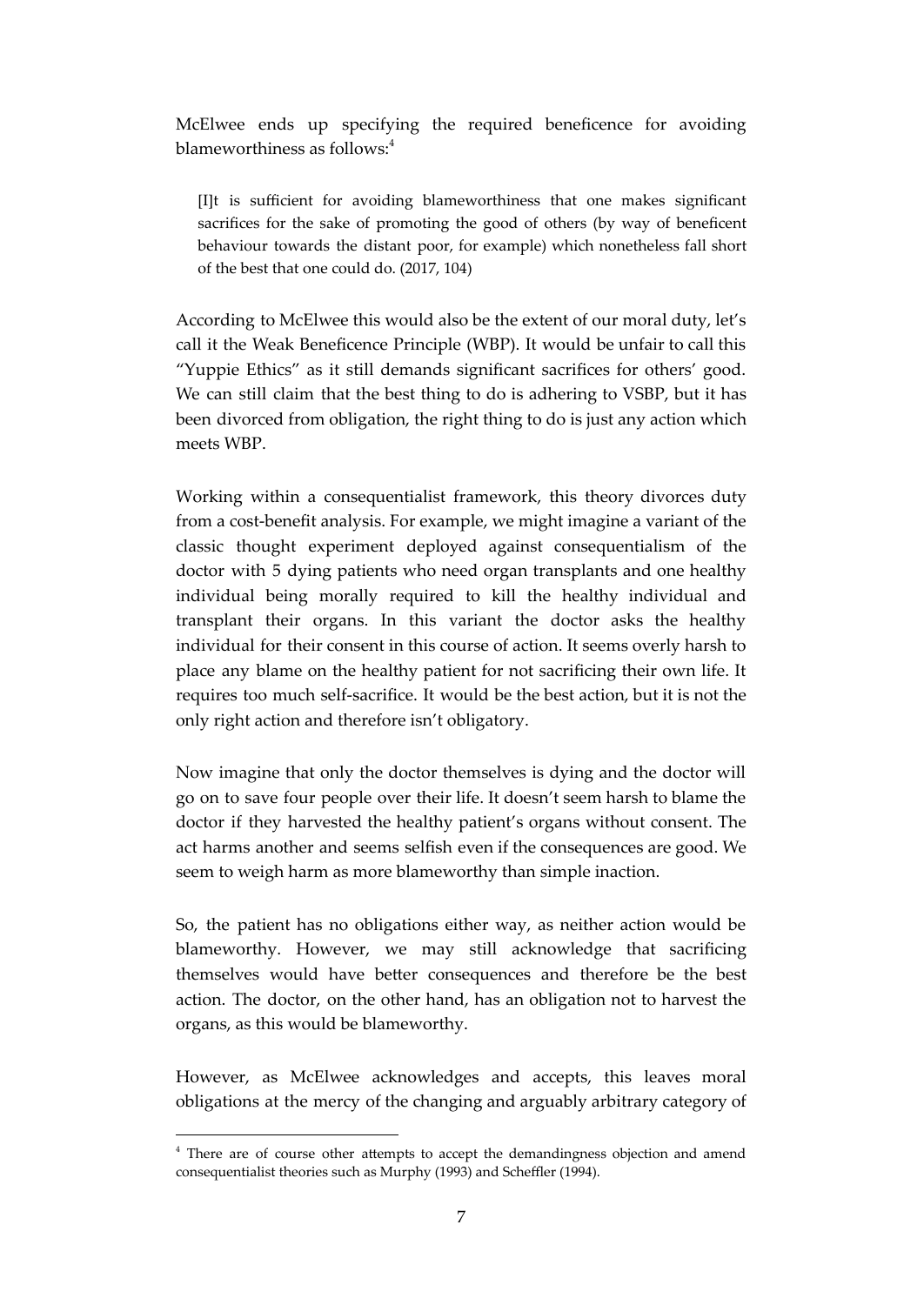"blameworthy" which people decide upon. He sees this as a positive, writing "in order to be plausible, an account of moral demands cannot stretch too far from typical human motivations." (McElwee 2017, 103)

But this means that in a possible world with amoral people, there would be no ethical obligations. Even worse, we can conceive of a world with an incredibly warped sense of morality, let's imagine the only thing they find blameworthy is passing up an opportunity for murder. If we also imagine that a form of consequentialism which justifies the doctor killing the healthy patient for their organs is true, we find that the doctor has a moral obligation to do this in this world. However, people in this possible world have no obligation to perform any act that does not involve murder, these would either be supererogatory or morally impermissible.

An account without supererogation also seems very harsh on the follower of VSBP, to say that all this individual has done is met their moral obligations is counter intuitive. They've performed a Herculean feat of willpower and self-sacrifice for the good of their fellow man. We should look for a different account which also accommodates the fact that costs to the agent are self imposed.

## **5. Praiseworthiness rather than Blameworthiness**

McElwee believes that we can have a moral obligation only if failing to meet this obligation is blameworthy. I believe that if an action is praiseworthy it is supererogatory. These positions turn out similar results but are incompatible.

This fits Montague's definition of "agent supererogationism" (Montague, 1989, 105) which states that x is supererogatory iff it is praiseworthy for an agent to do x and it is not obligatory. Unlike Montague, I believe that the lack of obligatoriness is baked into it being praiseworthy to do x. Meeting one's obligations does not deserve praise, it is simply to be expected. When someone does their duty, this is the bare minimum to not be considered in a greater or lesser sense bad. Moral duties are like occupational duties, they are a requirement of being a moral agent as occupational duties are a requirement of performing a certain job. This intuition seem like a bit of a stretch, but it leads to a very plausible account.

Like McElwee, I believe that failing to meet an obligation is blameworthy. Unlike McElwee, I believe that being an obligation makes failure to fulfil it blameworthy rather than blameworthiness creating an obligation. This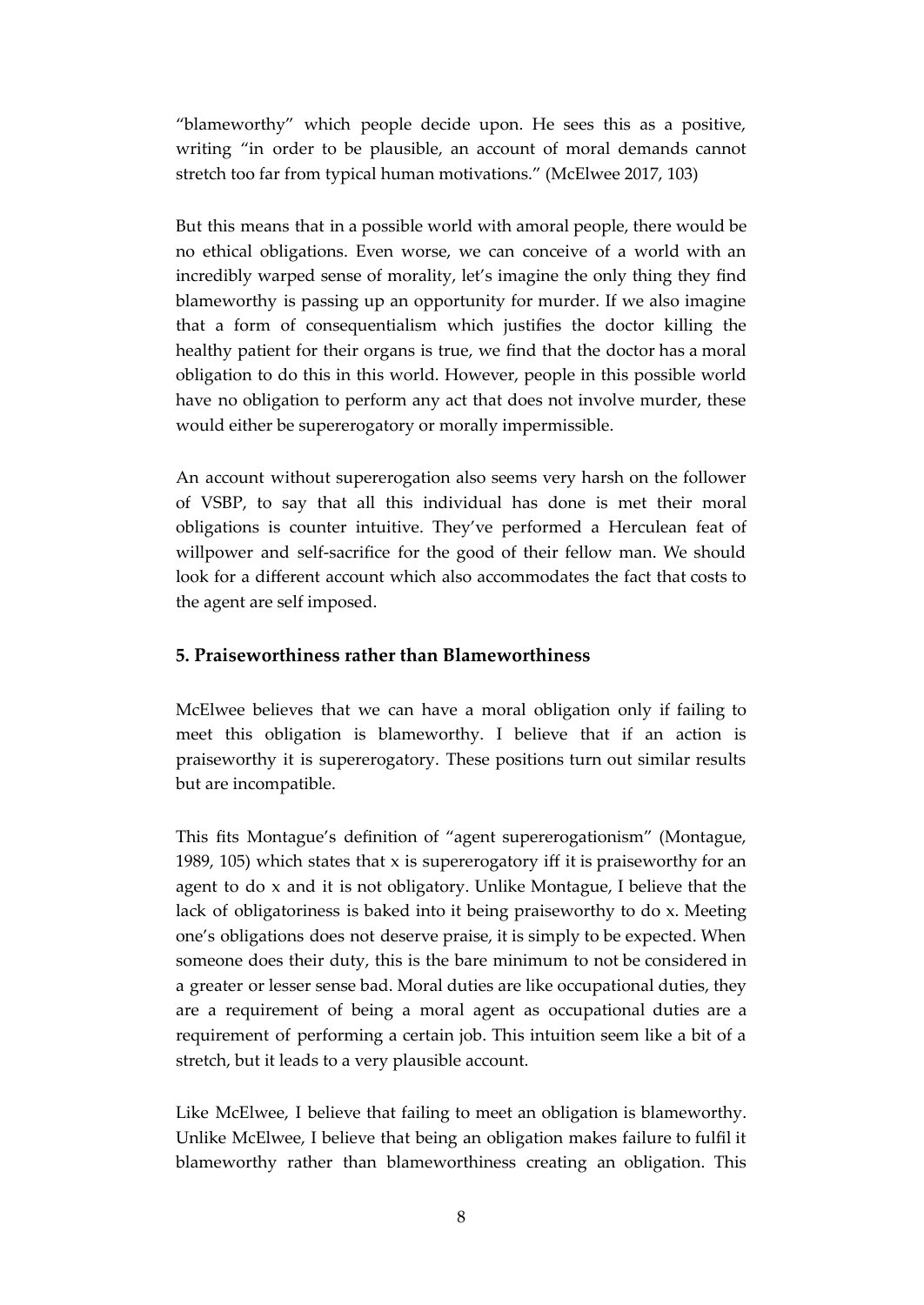means that we avoid basing our moral obligations on what moral agents in a possible world consider to be blameworthy. So, if we accept VSBP, that is what generates obligations rather than blameworthiness itself as McElwee holds. Praiseworthiness can only rule out an obligation, not make one.

However, we do exclude moral obligations from the domain of obligations based on what moral agents consider to be praiseworthy. So, what is it to be praiseworthy? It seems inextricably linked to self-sacrifice or otherwise put, the agent placing large demands upon themselves. Let's look at some examples:

- 1. Someone following SBP gives money to charity until they reach subsistence level. We consider this act of giving praiseworthy as they sacrificed their own wellbeing to improve the wellbeing of others.
- 2. Someone risks their own life to save a drowning child, thereby getting wet, but as they're a strong swimmer they're not at much risk themselves.

It seems that (1) is clearly praiseworthy as this is a very large self-sacrifice that produces a great amount of good. (2) on the other hand, seems obligatory as although saving a drowning child is very good, there isn't much self-sacrifice.

The solution to this problem is also uncomfortable. If we wish to avoid awkward counterexamples across possible worlds, we must pin our concept of praiseworthiness down. The only way of doing this which doesn't appear arbitrary is to consider any act which would otherwise be obligatory that involves self-sacrifice to be praiseworthy and therefore supererogatory. Any time that an agent takes a right action that isn't beneficial or at least neutral to their own interests they act in a supererogatory way. So, (2) is in fact praiseworthy and therefore supererogatory.

This puts the bar for supererogation very low leaving very little room for moral obligation. Someone who does any good thing which inconveniences them is doing something supererogatory. This could stretch to thanking people when they do something kind for you. We seem to have fallen to Shue's Yuppie Ethics.

However, this is only what is obligatory, and moral obligations being easily fulfilled seems intuitive. People don't have to say thank you to avoid being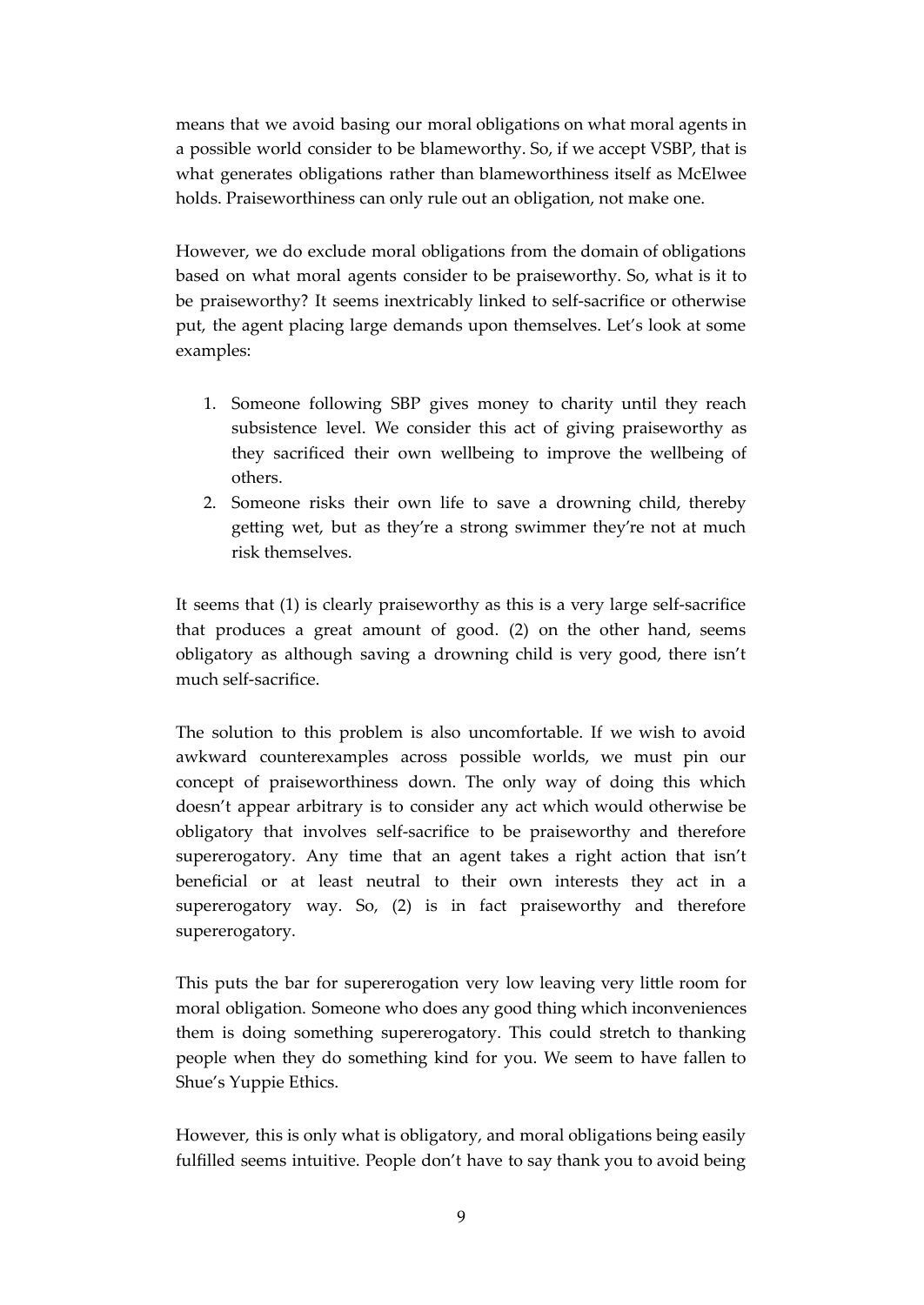considered bad. So, if there was only duty, we would have fallen to Yuppie Ethics. However, supererogation gives us the ability to commend those who go beyond obligation. It is still better for the rich to give to charity, we just can't say that they've failed to meet an obligation or blame them if they don't. Just because most morality doesn't oblige us, doesn't mean that it isn't best for us to do supererogatory acts.

The second-order demandingness objection provides us with another strong reason for preferring the praiseworthiness-based account over the semantic solution. The praiseworthiness account allows us to better accommodate worries about the goodness of people on demanding accounts of ethics brought up in §2. We can measure individual's goodness by the quantity and quality of their supererogatory acts and their badness by how often they have failed to meet their obligations.

The praiseworthiness account is a somewhat unsatisfactory answer to the demandingness objection but not entirely fruitless. If we don't accept it, we must instead accept some degree of relativism in our obligations unless we can reject the concept of possible worlds. Even then we may run into problems with what other cultures find praiseworthy or what was found praiseworthy in the past and will be in the future.

## **6. Conclusion**

I have outlined the demandingness objections, motivating as strongly as possible with Dorsey's VSBP in §2. In §3, I discussed and rejected a semantic solution, which understood the moral obligations of the VSBP as absolute, while allowing that we are still able to describe people colloquially as good by comparing them to their peers. In §4, I looked at what a supporter of the objection, McElwee, saw as the upshot of the objection, an account of moral obligation which considered blameworthiness necessary for creating an obligation. After making some objections I moved to the positive part of this paper. In §6 outlined my own praiseworthiness-based solution to the demandingness objection. I justified this with a second-order demandingness objection and appeal to examples. I demonstrated that McElwee's problems with relativism could be solved in a non-arbitrary way by the praiseworthiness account. Finally, I showed that it wasn't as worrying for morality to be so undemanding as it may first seem.